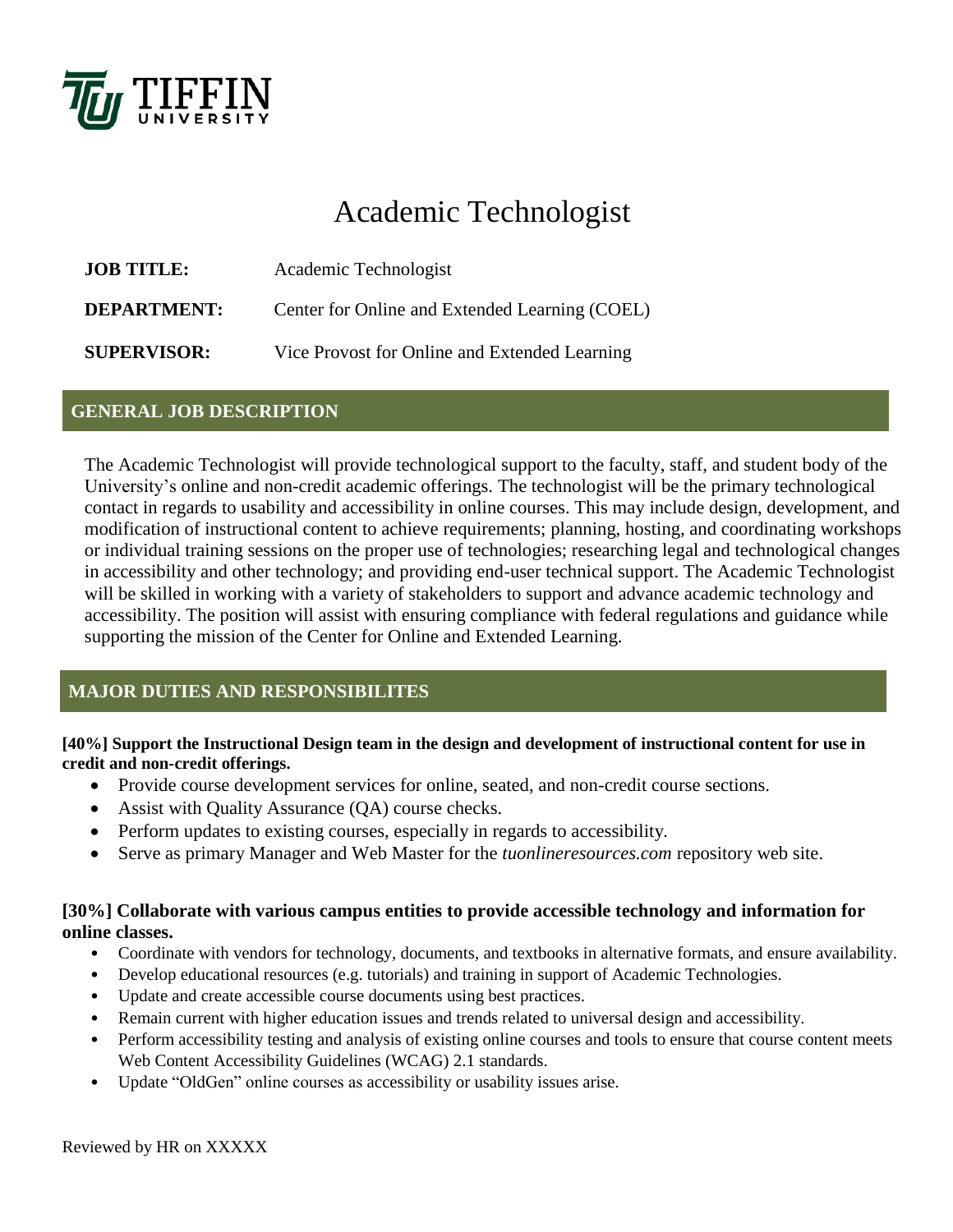

#### **[20%] Support the integration of Academic Technologies and the application of technology for online environments, in credit and non-credit applications.**

- Design and produce educational resources (e.g. tutorials) in support of Academic Technologies.
- Serve as backup Administrator and provide Tier I and/or Tier II Support in the "for credit" LMS (Moodle) and other Moodle-integrated third party technologies.
	- o Perform as needed "quick-fixes" to existing online sections.
- Serve as primary Manager and Web Master for the "non-credit" portal web site.
	- o Manage student enrollment for non-credit academic offerings.
- Deliver individual consultation and training (in collaboration with various campus entities) to faculty, staff, and students on issues pertaining to effective technology use.
- Provide (limited) "on-call" after hours support during term rollover periods (one weekend day, approximately 6x per year).

#### **[10%] Proactively supports the mission of the Center for Online and Extended Learning.**

- Actively participate in and meaningfully contribute to strategic discussions and on-going planning processes to the COEL.
- Perform other duties as assigned by the Vice Provost.

# **QUALIFICATIONS FOR THE JOB**

- Technology mindset: able to learn, understand, and share new technologies and techniques.
- Fluency in HTML/CSS coding, including managing multiple classes.
- Awareness/basic knowledge of WCAG 2.1 accessibility standards (advanced training will be provided).
- Basic skills in the following:
	- o Microsoft Office (Word/Powerpoint/Excel),
	- o Web, media, and video technologies for education,
	- o Graphics software (Adobe CS products), and
	- o Learning Management Systems (Moodle preferred).
- Excellent listening, oral, written communication skills that promote effective working relationships with diverse populations.
- Ability to work both collaboratively and independently.
- Ability to work efficiently under time constraints.
- Ability to organize multiple critical projects and work assignments.

## **PREFERRED QUALIFICATIONS**

- Bachelor's degree from a regionally accredited institution in a related field with two or more years of work experience in web design/management preferred. Candidates with an Associates' degree and relevant experience may be considered.
- Familiarity and understanding of available assistive technologies.
- Experience supporting an LMS.
- Experience in editing videos and closed captioning files.
- Ability to communicate in Spanish a plus.

#### Reviewed by HR on XXXXX